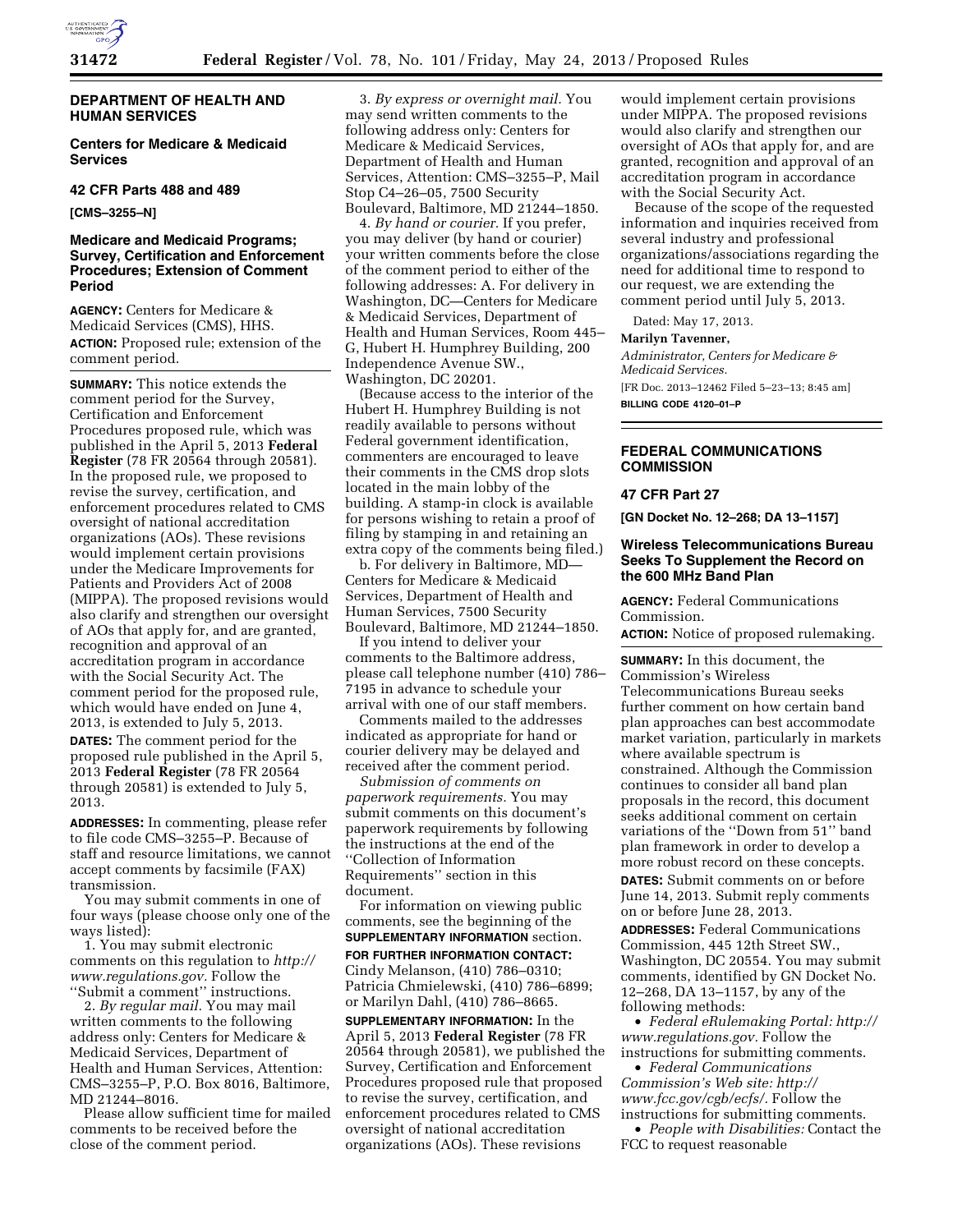accommodations (accessible format documents, sign language interpreters, CART, etc.) by email: *[FCC504@fcc.gov](mailto:FCC504@fcc.gov)*  or phone: (202) 418–0530 or TTY: (202) 418–0432.

For detailed instructions for submitting comments and additional information on the rulemaking process, see the **SUPPLEMENTARY INFORMATION** section of this document.

**FOR FURTHER INFORMATION CONTACT:** Paul Malmud at 202–418–0006, or via email at *[Paul.Malmud@fcc.gov.](mailto:Paul.Malmud@fcc.gov)* 

**SUPPLEMENTARY INFORMATION:** This is a summary of the Commission's supplemental public notice on the 600 MHz Band Plan, GN Docket No. 12–268, DA 13–1157, released on May 17, 2013. The full text of this document is available for inspection and copying during normal business hours in the FCC Reference Information Center, Portals II, 445 12th Street SW., Room CY–A257, Washington, DC 20554. The complete text may be purchased from the Commission's duplicating contractor, Best Copy and Printing, Inc. (BCPI), Portals II, 445 12th Street SW., Room CY–B402, Washington, DC 20554, (202) 488–5300, facsimile (202) 488– 5563, TTY (202) 488–5562, or via email at *[fcc@bcpiweb.com.](mailto:fcc@bcpiweb.com)* The complete text is also available on the Commission's Web site at *[http://hraunfoss.fcc.gov/](http://hraunfoss.fcc.gov/edocs_public/attachment/DA13%E2%80%931157A1doc)  edocs*\_*[public/attachment/DA 13–](http://hraunfoss.fcc.gov/edocs_public/attachment/DA13%E2%80%931157A1doc)  [1157A1doc.](http://hraunfoss.fcc.gov/edocs_public/attachment/DA13%E2%80%931157A1doc)* Alternative formats (computer diskette, large print, audio cassette, and Braille) are available by contacting Brian Millin at (202) 418– 7426, TTY (202) 418–7365, or via email to *[bmillin@fcc.gov.](mailto:bmillin@fcc.gov)* 

Pursuant to §§ 1.415 and 1.419 of the Commission's rules, 47 CFR 1.415, 1.419, interested parties may file comments and reply comments on or before the dates indicated on the first page of this document. Comments may be filed using the Commission's Electronic Comment Filing System (ECFS). *See Electronic Filing of Documents in Rulemaking Proceedings,*  63 FR 24121 (1998).

• *Electronic Filers:* Comments may be filed electronically using the Internet by accessing the ECFS: *[http://](http://fjallfoss.fcc.gov/ecfs2/)  [fjallfoss.fcc.gov/ecfs2/.](http://fjallfoss.fcc.gov/ecfs2/)* 

• For ECFS filers, generally, only one copy of an electronic submission must be filed. If multiple docket or rulemaking numbers appear in the caption of the proceeding, commenters must transmit one electronic copy of the comments to each docket or rulemaking number referenced in the caption. In completing the transmittal screen, commenters should include their full name, U.S. Postal Service mailing address, and the applicable docket or

rulemaking numbers. Parties may also submit an electronic comment by Internet email. To get filing instructions for email comments, commenters should send an email to *[ecfs@fcc.gov,](mailto:ecfs@fcc.gov)*  and should include the following words in the body of the message, ''get form.'' A sample form and directions will be sent in reply.

• *Paper Filers:* Parties who choose to file by paper must file an original and four copies of each filing. If more than one docket or rulemaking number appears in the caption of this proceeding, commenters must submit two additional copies for each additional docket or rulemaking number.

• Filings can be sent by hand or messenger delivery, by commercial overnight courier, or by first-class or overnight U.S. Postal Service mail. All filings must be addressed to the Commission's Secretary, Office of the Secretary, Federal Communications Commission, 445 12th Street SW., Washington, DC 20554.

• All hand-delivered or messengerdelivered paper filings for the Commission's Secretary must be delivered to FCC Headquarters at 445 12th Street SW., Room TW–A325, Washington, DC 20554. The filing hours are 8:00 a.m. to 7:00 p.m. All hand deliveries must be held together with rubber bands or fasteners. Any envelopes and boxes must be disposed of *before* entering the building.

• Commercial overnight mail (other than U.S. Postal Service Express Mail and Priority Mail) must be sent to 9300 East Hampton Drive, Capitol Heights, MD 20743.

• U.S. Postal Service first-class, Express, and Priority mail must be addressed to 445 12th Street SW., Washington, DC 20554.

• Parties shall also serve one copy with the Commission's copy contractor, Best Copy and Printing, Inc. (BCPI), Portals II, 445 12th Street SW., Room CY–B402, Washington, DC 20554, (202) 488–5300, or via email to *[fcc@bcpiweb.com.](mailto:fcc@bcpiweb.com)* 

• *People with Disabilities.* To request materials in accessible formats for people with disabilities (braille, large print, electronic files, audio format), send an email to *[fcc504@fcc.gov](mailto:fcc504@fcc.gov)* or call the Consumer & Governmental Affairs Bureau at 202–418–0530 (voice), 202– 418–0432 (TTY).

• *Availability of Documents.*  Comments, reply comments, and *ex parte* submissions will be available for public inspection during regular business hours in the FCC Reference Center, Federal Communications Commission, 445 12th Street SW., CY–

A257, Washington, DC 20554. These documents will also be available via ECFS. Documents will be available electronically in ASCII, Microsoft Word, and/or Adobe Acrobat.

# **Summary**

#### **I. Introduction**

1. In *Expanding the Economic and Innovation Opportunities of Spectrum Through Incentive Auctions* 77 FR 69934 November 21, 2012 (*NPRM*), the Commission sought public comment on creating a 600 MHz wireless band plan from the spectrum made available for flexible use through the broadcast television incentive auction. The Commission identified five key policy goals that would provide the framework for adopting a wireless band plan: Utility, certainty, interchangeability, quantity and interoperability. The majority of commenters support many features of the proposed band plan framework that aim to achieve these goals, but express a broader range of views on how and where to configure the uplink and downlink blocks in the band plan. To evaluate and quantify the technical tradeoffs associated with configuring the uplink and downlink bands, the Commission hosted a public workshop. At the workshop, stakeholders discussed a variety of technical aspects to consider in creating a 600 MHz wireless band plan, including mobile antenna issues, harmonics interference, intermodulation, and high power services in the duplex gap.

2. As discussed in the workshop, many stakeholders support the ''Down from 51'' band plan proposal—or a variation of it—in which the Commission would clear broadcast television channels starting at channel 51 and expand downward: The uplink band would begin at channel 51 (698 MHz), followed by a duplex gap, and then the downlink band. The workshop made clear that support for a Down from 51 band plan framework is primarily based on concerns over high power services in the duplex gap and antenna design issues.

3. The Down from 51 proposals in the record generally limit the amount of market variation that can be achieved, however. Specifically, most of these proposals are targeted at repurposing a specific amount of paired spectrum nationwide, and provide limited options for how to offer less spectrum in constrained markets, or additional spectrum in individual markets, and only under certain scenarios. In the *NPRM,* the Commission expressed a strong interest in establishing a band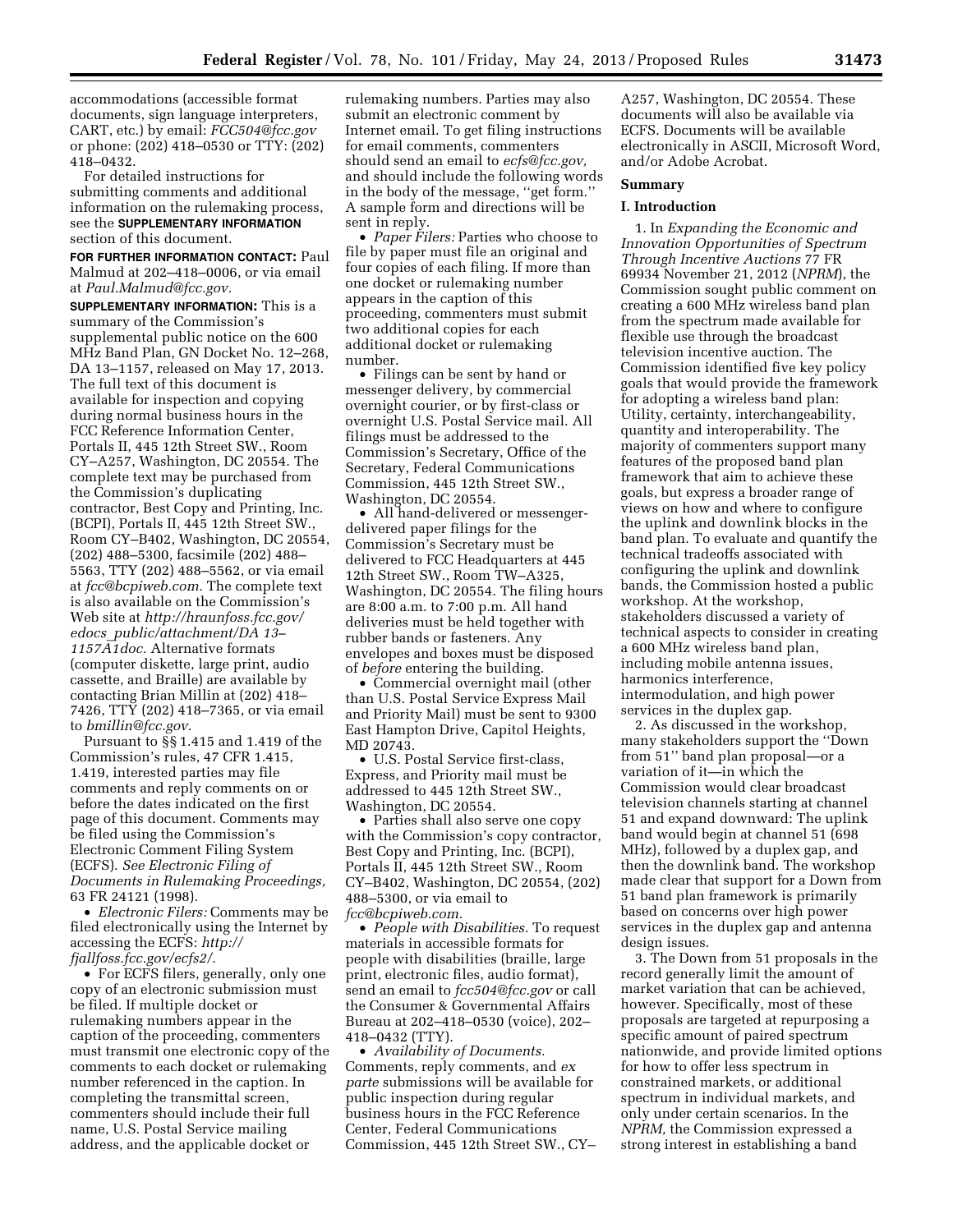plan framework that is flexible enough to accommodate market variation, *i.e.,*  offering varying amounts of spectrum in different geographic locations, depending on the spectrum available. Further, although the majority of commenters argue that the Commission should prioritize offering paired spectrum blocks over unpaired blocks, some variations of the Down from 51 band plan limit the amount of paired spectrum that can be offered. Under the policy framework set forth by the Commission, the Down from 51 approaches in the record appear to favor certainty of the operating environment over the utility of providing the maximum amount of spectrum through flexibility to offer a greater quantity of spectrum in geographic areas where more spectrum is available.

4. In the *NPRM,* the Commission sought comment on a number of band plan proposals. Emphasizing its goals of balancing flexibility with certainty while maximizing the amount of spectrum we can make available for wireless broadband services in each geographic area, the Commission recognized that other band plans are possible that may achieve the Commission's goals. Consequently, the Commission sought comment on the band plan approaches described in the *NPRM,* any variations on those approaches, and also invited commenters to propose their own band plans. To advance the Commission's goal of maintaining flexibility to offer different amounts of spectrum in different geographic markets, we seek further comment on how certain Down from 51 band plan approaches can best address the potential for market variation, particularly in markets where available spectrum is constrained. Although the Commission continues to consider all band plan proposals in the record, we seek additional comment on certain variations of the Down from 51 band plan, as described below, to develop a more robust record on these concepts. We invite commenters to discuss the relative merits of all of the band plan proposals and their variations in the record. Further, we also seek comment on which band plan other countries would be most likely to adopt to allow for global harmonization of the 600 MHz spectrum.

### **II. ''Down From 51 Reversed'' Band Plan Variation**

5. We seek comment on a variation of the Down from 51 band plan in which we reverse the configuration of the uplink and downlink blocks (''Down from 51 Reversed''). Under a Down from 51 Reversed band plan, the Commission

would clear broadcast television channels starting at channel 51 and expand downward: the downlink band would begin after a guard band at channel 51 (698 MHz), followed by a duplex gap, and then the uplink band. The uplink band could extend past channel 37, either nationwide or in certain markets, depending on the amount of repurposed spectrum.

6. As discussed in the *NPRM,* the Commission proposed a structure to keep the downlink spectrum band consistent nationwide while allowing variations in the amount of uplink spectrum available in any geographic area to promote interoperability and accommodate market variation. By reversing the uplink and downlink bands, the Down from 51 Reversed band plan framework can maintain a uniform downlink band nationwide and allow for market variation in the amount of uplink spectrum offered without placing high power services in the duplex gap.

7. We seek comment on the Down from 51 Reversed band plan variation. Are there any special considerations or rules that would be necessary in implementing this approach? We also seek comment on technical issues associated with the Down from 51 Reversed band plan. Specifically, we request comment on how this band plan approach would affect the ability of wireless broadband providers to utilize the 600 MHz band effectively, particularly in terms of network and device design. Further, we seek comment on whether the Down from 51 Reversed approach would provide greater flexibility with respect to market variation than other Down from 51 band plan proposals. We ask commenters to discuss the tradeoffs associated with accommodating market variation under the Down from 51 Reversed band plan and the other band plan proposals in the record.

8. *Guard Bands.* Like other band plan proposals, in a Down from 51 Reversed band plan, we must implement guard bands to ensure all spectrum blocks are as technically and functionally interchangeable as possible. Specifically, we would need to implement a guard band at the top of the 600 MHz wireless band between the 600 MHz downlink band and the lower 700 MHz uplink band to protect these services from interfering with one another. Similarly, we would need to implement a guard band at the lower end of the 600 MHz wireless band between the 600 MHz uplink band and broadcast television stations. We seek comment on the appropriate size of the guard bands under this proposal.

9. *Channel 37.* Under a Down from 51 Reversed band plan, it is possible that 600 MHz wireless operations could be adjacent to radio astronomy (RA) and wireless medical telemetry services (WMTS) operations in channel 37, conceivably on both sides, if the 600 MHz uplink band extends below channel 37. Would the Down from 51 Reversed band plan require additional measures to protect existing channel 37 operations? If so, how would these measures affect the ability of wireless providers to utilize the adjacent spectrum? We also seek comment on a proposal to apply the spectral mask for TV white space devices (47 CFR 15.709(c)(4)) to prevent interference and protect existing channel 37 WMTS operations from interference if mobile uplink operations (rather than wireless downlink operations) are on both sides of channel 37. Further, in the event that the Commission can repurpose more than 84 megahertz of spectrum, yielding an uplink band that would extend below channel 37, wireless uplink operations will be both above and below channel 37. If this occurs, the duplex spacing for paired blocks with uplink blocks below channel 37 would be greater than for paired blocks with uplink blocks above channel 37 because wireless operations cannot operate on channel 37. We seek comment on the effects of this variable duplex spacing, and how this affects network and/or device design. We seek comment on other issues relating to existing channel 37 operations under the Down from 51 Reversed band plan approach.

## **III. Down From 51 With TV In the Duplex Gap In Constrained Markets**

10. We also seek comment on how the Commission should address constrained markets where less spectrum is available if it adopts a version of the Down from 51 band plan that has been more generally discussed in the record and the workshop, with the 600 MHz uplink band beginning at channel 51, adjacent to the 700 MHz band uplink band. Specifically, should the Commission place television stations in the duplex gap in more constrained markets? Although we recognize that some commenters have concerns about allowing high power services to operate in the duplex gap, is this less problematic if it occurs only in certain markets? As compared to a Down from 51 Reversed band plan, which alternative would allow the Commission to offer as many paired spectrum blocks as possible? Which band plan approach is preferable if the Commission decides to accommodate market variation?